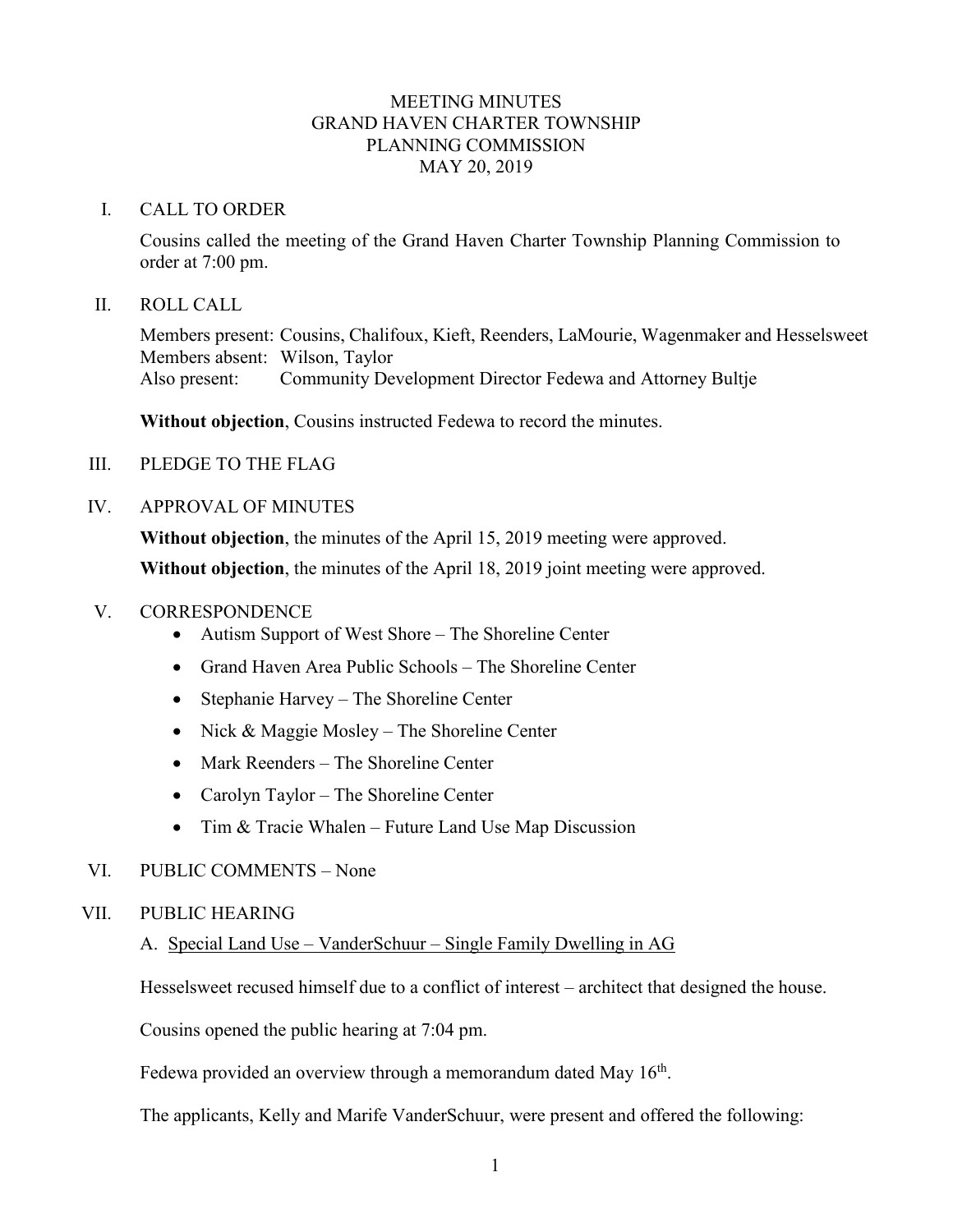- Submitted building permit application for a new single family home.
- Crops currently planted, and likely to include chickens and apiary in the future.

There being no public comments, Cousins closed the public hearing at 7:07 pm.

## VIII. OLD BUSINESS

# A. Special Land Use – VanderSchuur – Single Family Dwelling in AG

The Commissioners had the following comments to offer:

- Inquired how a parcel of that size would be zoned AG.
- Questioned if the parcel could be rezoned to RR now.
	- o Not supported by Future Land Use Map. Could require rezoning as a condition of approval.
	- o Consensus not necessary to attach condition of rezoning.

**Motion** by Reenders, supported by Wagenmaker, to **approve** the Special Land Use application to allow a Single Family Dwelling in the AG District for property located at 15477 Winans Street, based on the application meeting standards set forth by the Grand Haven Charter Township Zoning Ordinance. The motion is subject to, and incorporates, the following report. **Which motion carried unanimously**.

#### REPORT – VANDERSCHUUR – SPECIAL LAND USE

- 1. This approval is based on the affirmative findings that each of the following standards has been fulfilled:
	- A. The proposed use is consistent with, and promotes the intent and purpose of this Ordinance.
	- B. The proposed use is of such location, size, density, and character as to be compatible with adjacent uses of land and the orderly development of the district in which situated and of adjacent districts.
	- C. The proposed use does not have a substantially detrimental effect upon, nor substantially impair the value of, neighborhood property.
	- D. The proposed use is reasonably compatible with the natural environment of the subject premises and adjacent premises.
	- E. The proposed use does not unduly interfere with provision of adequate light or air, nor overcrowd land or cause a severe concentration of population.
	- F. The proposed use does not interfere or unduly burden water supply facilities, sewage collection and disposal systems, park and recreational facilities, and other public services.
	- G. The proposed use is such that traffic to, from, and on the premises and the assembly of persons relation to such use will not be hazardous, or inconvenient to the neighborhood, nor unduly conflict with the normal traffic of the neighborhood, considering, among other things: safe and convenient routes for pedestrian traffic, particularly of children, the relationship of the proposed use to main thoroughfares and to streets and intersections, and the general character and intensity of the existing and potential development of the neighborhood.
	- H. The proposed use is consistent with the health, safety, and welfare of the Township.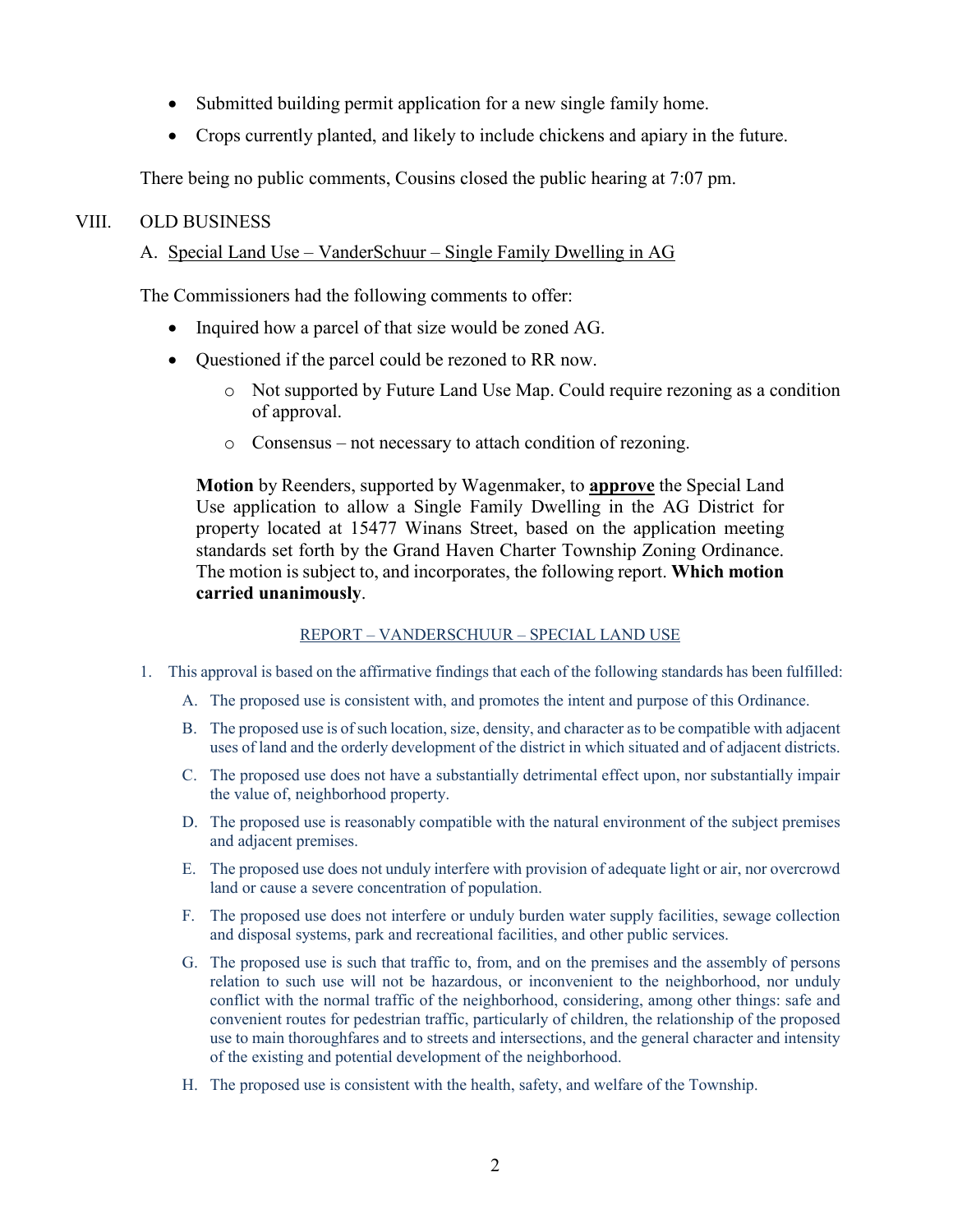- 2. The application meets the site plan review standards of Section 23.06 of the Zoning Ordinance. Specifically, the Planning Commission finds as follows:
	- A. The uses proposed will not adversely affect the public health, safety, or welfare. Uses and structures located on the site take into account topography, size of the property, the uses on adjoining property and the relationship and size of buildings to the site.
	- B. The site will be developed so as not to impede the normal and orderly development or improvement of surrounding property for uses permitted in this ordinance.
	- C. Safe, convenient, uncontested, and well defined vehicular and pedestrian circulation is provided for ingress/egress points and within the site. Drives, streets and other circulation routes are designed to promote safe and efficient traffic operations within the site and at ingress/egress points.
	- D. The arrangement of public or private vehicular and pedestrian connections to existing or planned streets in the area are planned to provide a safe and efficient circulation system for traffic within the township.
	- E. Removal or alterations of significant natural features are restricted to those areas which are reasonably necessary to develop the site in accordance with the requirements of this Ordinance. The Planning Commission has required that landscaping, buffers, and/or greenbelts be preserved and/or provided to ensure that proposed uses will be adequately buffered from one another and from surrounding public and private property.
	- F. Areas of natural drainage such as swales, wetlands, ponds, or swamps are protected and preserved insofar as practical in their natural state to provide areas for natural habitat, preserve drainage patterns and maintain the natural characteristics of the land.
	- G. The site plan provides reasonable visual and sound privacy for all dwelling units located therein and adjacent thereto. Landscaping shall be used, as appropriate, to accomplish these purposes.
	- H. All buildings and groups of buildings are arranged so as to permit necessary emergency vehicle access as requested by the fire department.
	- I. All streets and driveways are developed in accordance with the Ottawa County Road Commission specifications, as appropriate.
	- J. Appropriate measures have been taken to ensure that removal of surface waters will not adversely affect neighboring properties or the public storm drainage system. Provisions have been made to accommodate storm water, prevent erosion and the formation of dust.
	- K. Exterior lighting is arranged so that it is deflected away from adjacent properties and so it does not interfere with the vision of motorists along adjacent streets, and consists of sharp cut-off fixtures.
	- L. All loading and unloading areas and outside storage areas, including areas for the storage of trash, which face or are visible from residential districts or public streets, are screened.
	- M. Entrances and exits are provided at appropriate locations so as to maximize the convenience and safety for persons entering or leaving the site.
	- N. The site plans conform to all applicable requirements of County, State, Federal, and Township statutes and ordinances.
	- O. The general purposes and spirit of this Ordinance and the Master Plan of the Township are maintained.

Hesselsweet rejoined the Commission.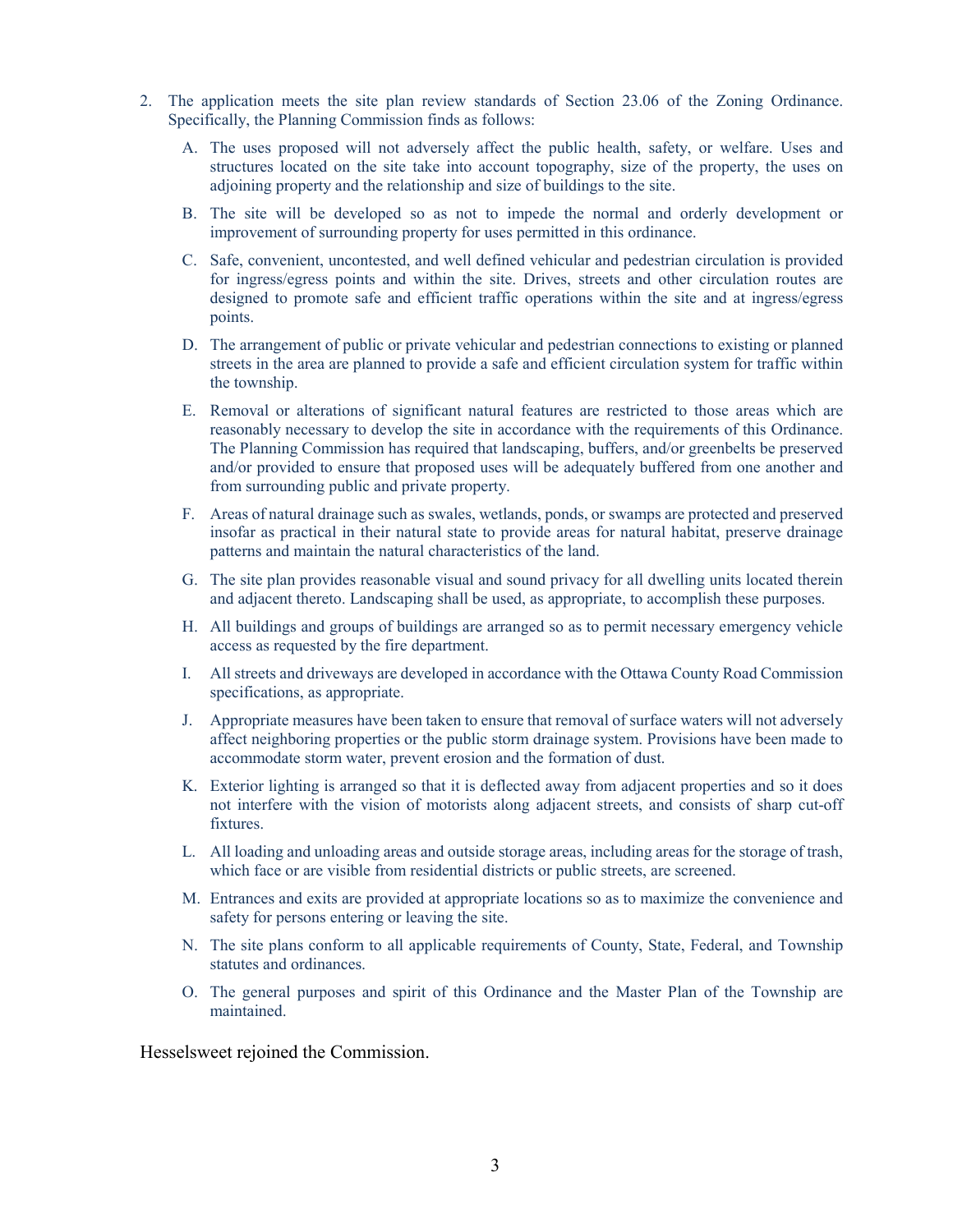# IX. NEW BUSINESS

## A. Pre-Application – The Shoreline Center

Fedewa provided an overview through a memorandum dated May  $16<sup>th</sup>$ .

The business owner, Dan Radley, was present and offered the following:

- Reviewed the narrative supplied in the meeting packet.
- Warner Street lot is perfect location.
- Patrons are appointment-based, and not in attendance for several hours similar to a school.
- Typical business hours are Monday Thursday, 8am 7pm; Friday, 8am 5pm.
- Considered other sites, but does not believe they fit The Shoreline Centers needs, and does not have as great of a location.
- Has performed percolation tests with Ottawa County Environmental Health Department and determined appropriate locations for well and septic. Intends to use propane as the heating source.

The Commissioners had the following comments to offer:

- New construction in the US-31 Overlay Zone will require a varied roofline and additional architectural features. Parking in the front yard is permitted, but number of proposed spaces would need to be reduced based on the Overlay's parking schedule.
- Raised concerns over the number of vehicles that would travel on the first double chip and seal paved roadway. Suggested the business consider building a standard paved roadway from US-31 to the driveway.
- Lack of public utilities for water and sewer are concerning. Especially, if the building changes ownership in the future. Although The Shoreline Center may not be an intense use, a future business could be, which does not achieve the spirit and intent for commercial development within the Overlay Zone.
	- o Master Plan also indicates the Township does not desire to have commercial nodes along US-31.
- Consensus—very supportive of the business, but not the proposed location.

#### B. Resolution 19-05-01 – Support the 2019-2022 Strategic Plan

Fedewa provided an overview through a memorandum dated May  $16<sup>th</sup>$ .

**Motion** by Chalifoux, supported by Hesselsweet, to **approve and adopt** Resolution 19-05-01 that Supports the Strategic Plan 2019 – 2022, which recommends the Board approve the Plan. **Which motion carried unanimously**.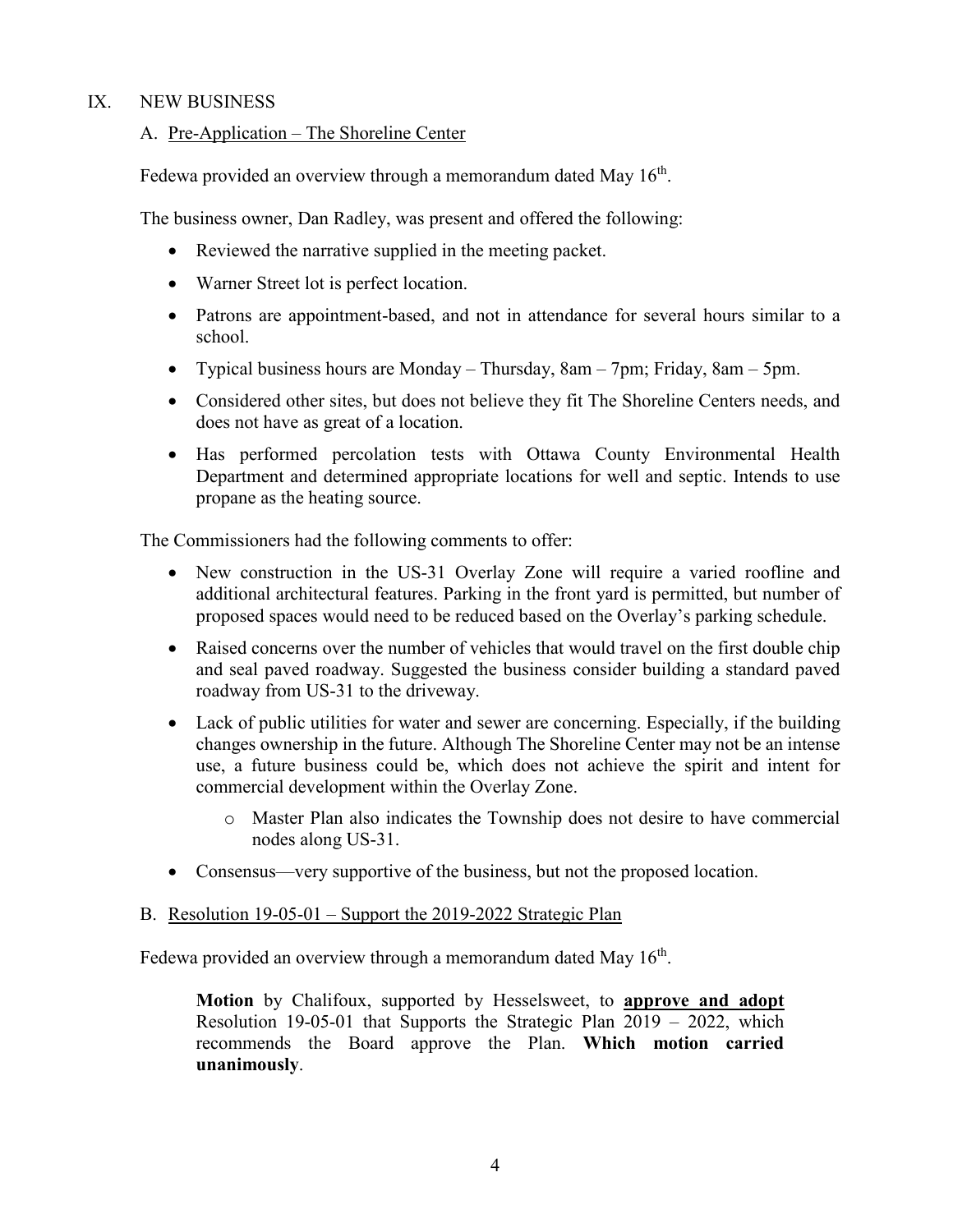# C. Review and Discuss Future Land Use Map

Fedewa provided an overview through a memorandum dated May  $16<sup>th</sup>$ .

The Commissioners had the following comments to offer:

- Fedewa was requested to provide an explanation of the legal process to amend the Future Land Use Map and how it will coincide with updating the new zoning ordinance.
- The properties requesting a change to Rural Residential (RR) are not ripe for consideration yet because the Planning Commission has not settled on whether a 5-acre district should be created.
	- o Suggested the minimum lot size for Rural Preserve (RP) could be decreased from 10-acres to 5-acres; instead of RR being increased. Suggestion was well received, and likely a viable option to consider.
- Commissioners invited Tim Whalen to provide an overview of the correspondence:
	- o Hopes to have a roadside stand in the future.
	- o Supports the suggestion of modifying RP minimum lot size.
	- o Property is very sandy, includes dune areas, and is not suitable for a commercial farming operation.
- Commissioners invited Mark Reenders to provide an explanation of how the North Ottawa Community Hospital Systems obtained the land and their interest in masterplanning for industrial:
	- o Original owner was proposing a water park, which did not come to fruition.
	- o NOCHS purchased to build a nursing home, which did not come to fruition.
	- o NOCHS is now interested in master-planning the land for industrial.
- Inquired how much industrial land is needed?
- Believe the 225 acre property is too far west, especially along Winans Street. If masterplan designation is changed perhaps the far western area should be excluded.
- Any industrial uses should be scaled by intensity to protect the surrounding residential uses.

# X. REPORTS

- A. Attorney Report None
- B. Staff Report None
- C. Other None

#### XI. EXTENDED PUBLIC COMMENTS

• Stan Boelkins – the land owned on Buchanan Street east of US-31 has not been farmed in decades. Requesting a change in master-plan designation to enable him to create 7 lots. Two would have access to US-31 and the rest on Buchanan. Land is currently assessed and taxed as unimproved residential, and believes zoning should follow.